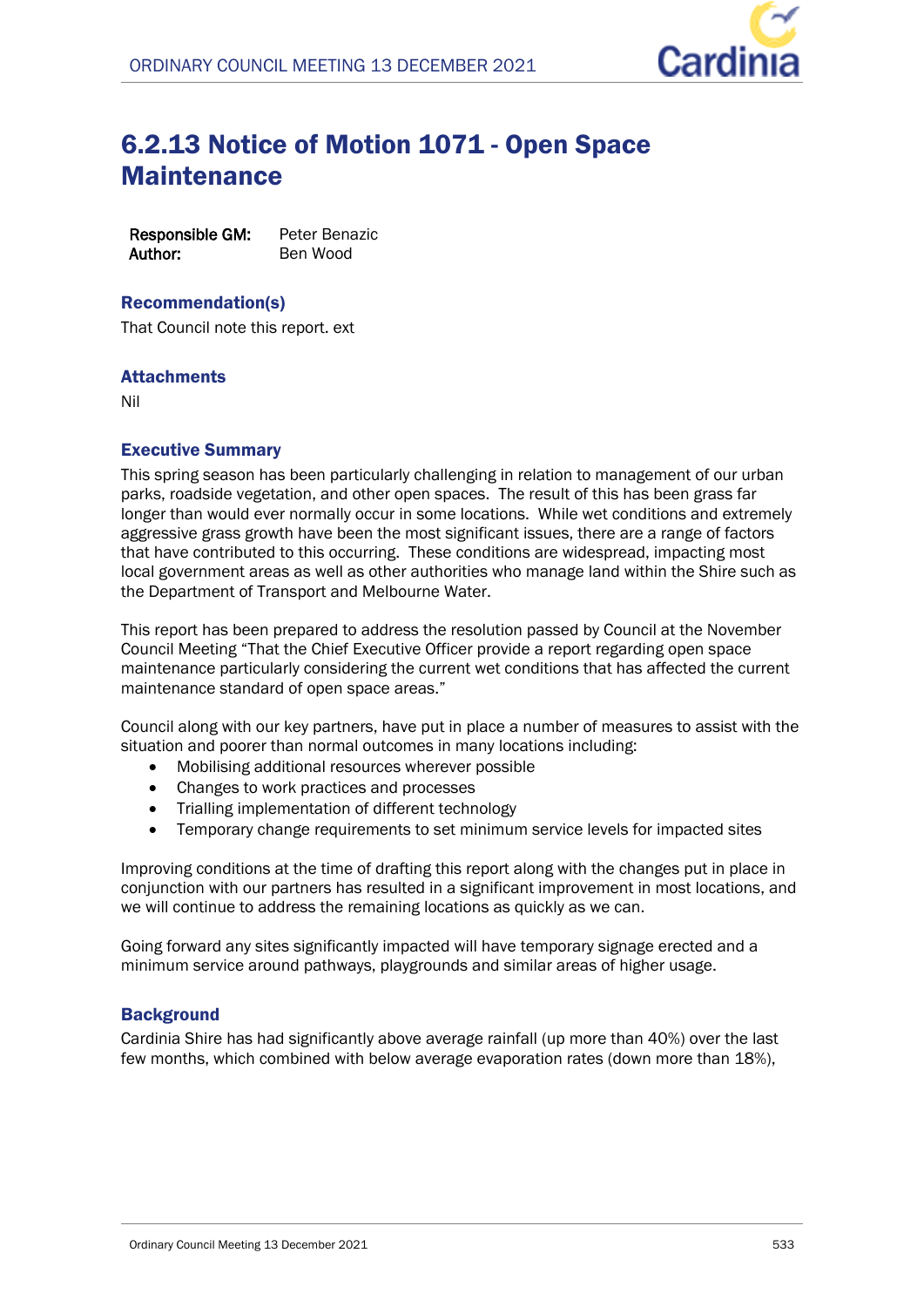



has resulted in many more areas than are typical being saturated and soft.

**Figure 1:** Rainfall rates for the last 3 months compared to the 10 year average - data is the average from 6 locations around the Shire – source Melbourne Water rainfall data



**Figure 2:** Evapotranspiration Rates indicates the movement of moisture into the air - data from BoM for Moorabbin Airport (there are no collection sites within the Shire for this data)

Our open space maintenance program relies on the use of large and heavy machinery that provides significant value through covering a large area each day to assist in managing the higher growth rates and requirements through spring and early summer. These machines cannot be utilised when the ground is saturated or too soft. This significantly impacts production rates and the ability to service sites in the normal way.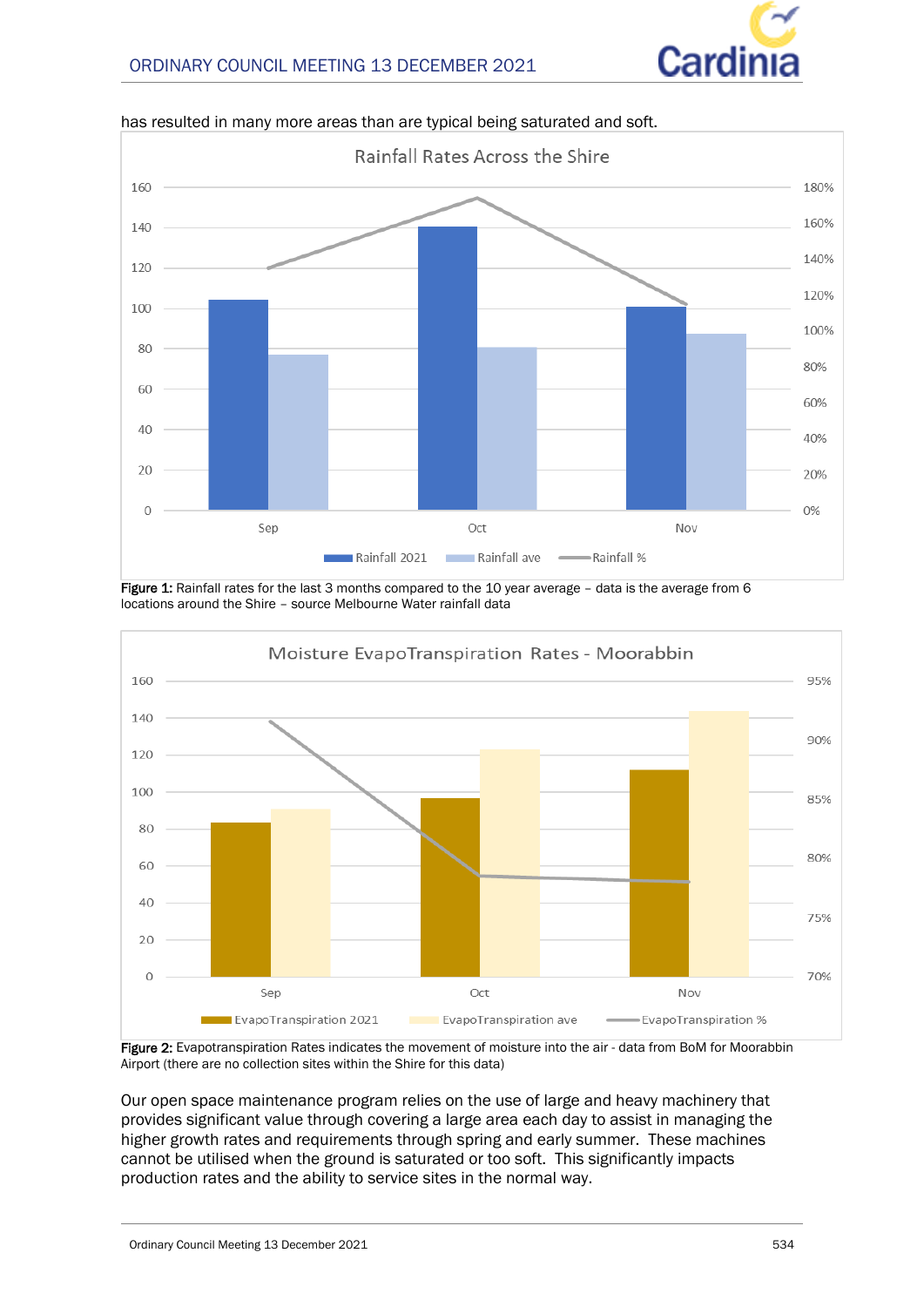

It is not unusual to defer service on a site because of conditions over spring for a brief period, however the conditions have meant many sites have not been able to be serviced in the normal way for an extended period, which is highly unusual. This combined with the most aggressive grass growth we have seen in many years has hampered our ability to maintain our open spaces in the way we would like to and present them the way our communities expect, and that we normally take great pride in achieving. This has been reflected in our CRMS data with requests for mowing, which for the proceeding two months has been up on last year by almost 25%.

These conditions have been exacerbated by several other factors which have limited some of the normal flexibility we would have in responding to the situation. These include:

- Extremely challenging labour market making it hard to recruit temporary staff, and slow to fill permanent vacancies
- No spare capacity in broad scale open space maintenance industry sub-contractors engaged to provide additional support had to withdrawal that support to focus on the same issues experienced with their own core clients
- Limited ability to redirect labour (in fact we had to do the opposite, with several mowing crews assisting with rapid response to remove/or movement of debris from the October Storm event, as this was a higher risk to public safety).
- Previously, any exposure to a tier one site would result in loss of staff for up to two weeks while they isolate.
- A couple of critical plant failures and extended lead time on replacement plant or parts

Our team and partners are very aware how important our open spaces are to the community, and we have been working hard to improve the situation for all of our communities – not just those who happen to have open spaces that do not hold water and we have been able to service normally.

Several resources with aligned skill sets have been deployed to assist with the back log and processes enhanced between Council and partner resources to ensure we capitalise on opportunities to get sites fully serviced once conditions allow. Not all public land or roadside within the Shire are managed by Council, and other authorities have also been experiencing the same conditions. Where a location has shared responsibility, we have been trying wherever possible to coordinate with the other authorities or their contractors to achieve site wide outcomes.

A trial of a remote-control mower has commenced, this can achieve better production than brush cutting in soft areas with much lower ground pressure than the traditional ride on mowers.

While the principle focus of effort has been in addressing the challenging conditions and improving visible service outcomes around the whole of the Shire, Council and our key partner Citywide have also agreed that we need to address the value proposition that has been received by the community, either through reduction in cost or the provision of additional services to help enhance our open spaces. We have increased the coordination in relation to performance including a range of system and process improvements and instituted additional regular reviews of this with senior staff from both organisations.

Council will also investigate the opportunity to improve drainage in particularly challenging locations to assist with more rapid recovery of sites that are continually saturated.

## Policy Implications

Nil